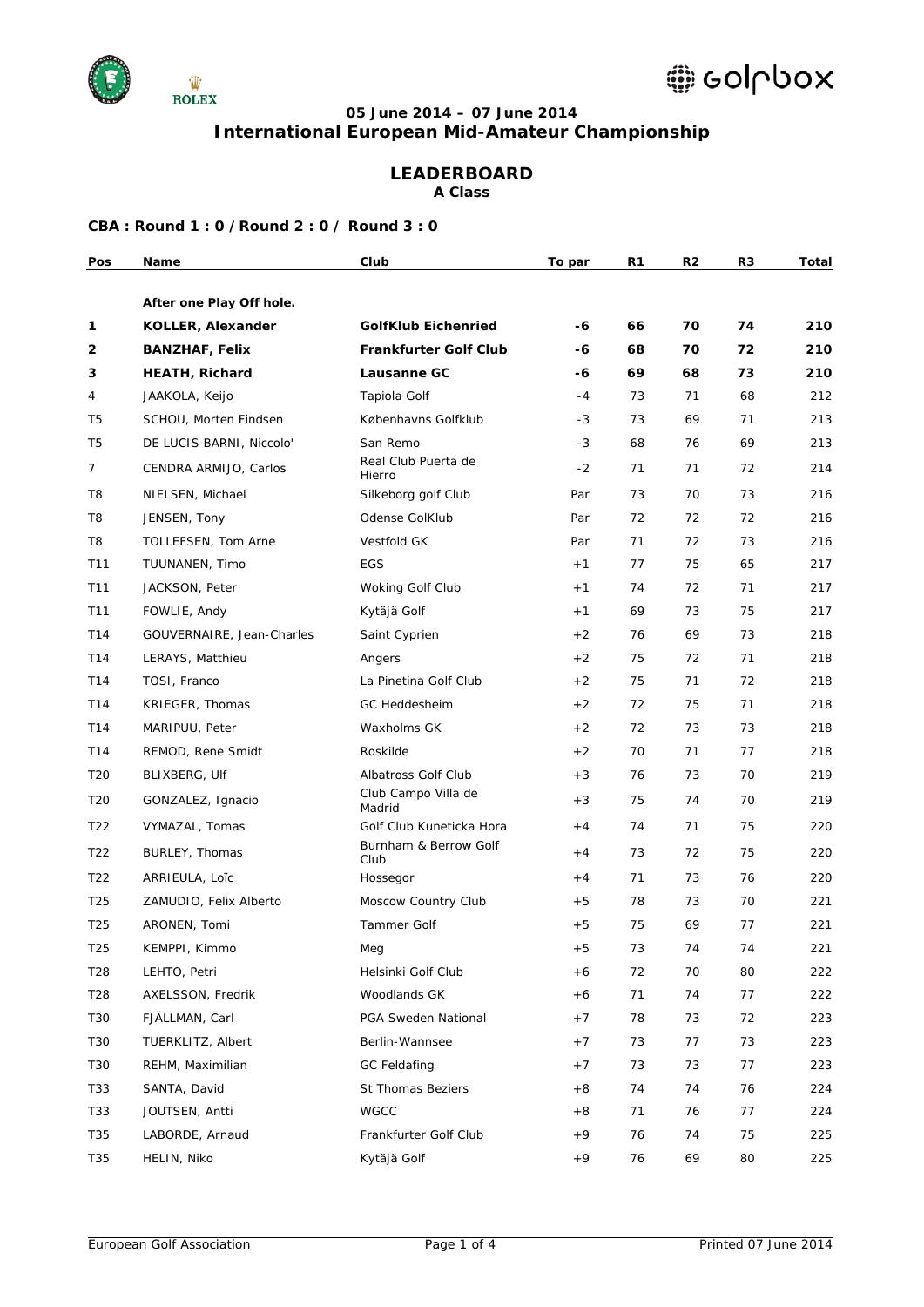

# **05 June 2014 – 07 June 2014**

**International European Mid-Amateur Championship**

# **LEADERBOARD**

**A Class**

| Pos             | Name                    | Club                                             | To par | R1 | R <sub>2</sub> | R <sub>3</sub> | Total |
|-----------------|-------------------------|--------------------------------------------------|--------|----|----------------|----------------|-------|
| T35             | SOMMER, Christian       | <b>LGC Hubbelrath</b>                            | $+9$   | 71 | 83             | 71             | 225   |
| 38              | GREIMANN JR., Fritz     | GC Syke                                          | $+10$  | 77 | 73             | 76             | 226   |
| T39             | <b>SCHENNER, Patrik</b> | GC Am Mondsee                                    | $+11$  | 77 | 74             | 76             | 227   |
| T39             | GRANT, John             | Rya Golf club                                    | $+11$  | 75 | 75             | 77             | 227   |
| T39             | KJELLGREN, Mattias      | Skövde                                           | $+11$  | 73 | 77             | 77             | 227   |
| T42             | DE VOOGHT, Frederic     | <b>RAGC</b>                                      | $+12$  | 77 | 77             | 74             | 228   |
| T42             | KONRAD, Helmut          | GC Innsbruck Igls                                | $+12$  | 74 | 73             | 81             | 228   |
| T44             | <b>BAUER, Andreas</b>   | Ostschweizerischer                               | $+13$  | 80 | 77             | 72             | 229   |
|                 |                         | Golfclub                                         |        |    |                |                |       |
| T44             | QUICKNER, Johann        | Diamond Country Club                             | $+13$  | 78 | 76             | 75             | 229   |
| T44             | GOSTNER, Alexander      | Golfclubfreudenstein                             | $+13$  | 78 | 74             | 77             | 229   |
| 47              | REUNAMA, Miika          | Laukaan Peurunkagolf<br><b>GC Heddesheim Gut</b> | $+14$  | 78 | 74             | 78             | 230   |
| T48             | COORS, Claas Hendrik    | Neuzenhof                                        | $+15$  | 80 | 77             | 74             | 231   |
| T48             | ANTALA, Rastislav       | Penati GC                                        | $+15$  | 77 | 75             | 79             | 231   |
| T48             | AEBERHARD, Reto         | Golf Club Ybrig                                  | $+15$  | 75 | 79             | 77             | 231   |
| T51             | TIGIER, Laurent         | Le Vaudreuil                                     | $+16$  | 81 | 76             | 75             | 232   |
| T51             | CHERNEV, Oleg           | St. Sofia Golf and Spa                           | $+16$  | 80 | 74             | 78             | 232   |
| <b>T51</b>      | MOILANEN, Matti         | Jyväs-golf                                       | $+16$  | 76 | 80             | 76             | 232   |
| T51             | GRÖFLIN, Ronald         | <b>GC Basel</b>                                  | $+16$  | 75 | 77             | 80             | 232   |
| <b>T55</b>      | WOJNOWSKI, Mikolaj      | Royal Golf Club Wilanow                          | $+17$  | 80 | 74             | 79             | 233   |
| T <sub>55</sub> | FLYNN, Frank            | Laytown & Bettystown<br>Golf Club                | $+17$  | 74 | 81             | 78             | 233   |
| <b>T55</b>      | URQUIJO, Estanis        | RCG Puerta de Hierro                             | $+17$  | 73 | 79             | 81             | 233   |
| <b>T58</b>      | STOCKMAN, Frank         | Ragc                                             | $+18$  | 82 | 73             | 79             | 234   |
| T58             | PFOESTL, Franz          | Golf Club Passeier                               | $+18$  | 74 | 79             | 81             | 234   |
| T60             | RAUTNIG, Dieter         | <b>GC Murhof</b>                                 | $+19$  | 82 | 82             | 71             | 235   |
| T60             | GATTEREDER, Gert        | GC Moosburg Pörtscach                            | $+19$  | 81 | 76             | 78             | 235   |
| T60             | SIEGER, Klaus           | Golf- und Land-Club<br>Berlin Wannsee            | $+19$  | 78 | 80             | 77             | 235   |
| T60             | BOCKLET, Frank          | Golfclub Schloss<br>Egmating                     | $+19$  | 77 | 77             | 81             | 235   |
| T60             | DENK, Michael           | GC Schloss Schönborn                             | $+19$  | 75 | 80             | 80             | 235   |
| T60             | EVTIMOV, Alexander      | Pirin golf and country<br>club                   | $+19$  | 85 | 78             |                | 163   |
| 66              | BERNREITER, Andre       | Golfclub Wörthsee                                | $+20$  | 79 | 80             | 77             | 236   |
| T67             | EBBESEN, Morten         | Holbæk Golfklub                                  | $+21$  | 80 | 81             | 76             | 237   |
| T67             | MOREL, Franck           | Golf du Colorado                                 | $+21$  | 79 | 78             | 80             | 237   |
| T67             | ZELINKA, David          | Golf Club Karlstejn                              | $+21$  | 79 | 78             | 80             | 237   |
| T67             | PEDERSEN, Michael       | Royal golf                                       | $+21$  | 76 | 82             | 79             | 237   |
| 71              | HODGSON, Steven         | Silloth-On-Solway                                | $+22$  | 81 | 80             | 77             | 238   |
| T72             | MICHELSSON, Jani        | St. Laurence Golf                                | $+23$  | 80 | 80             | 79             | 239   |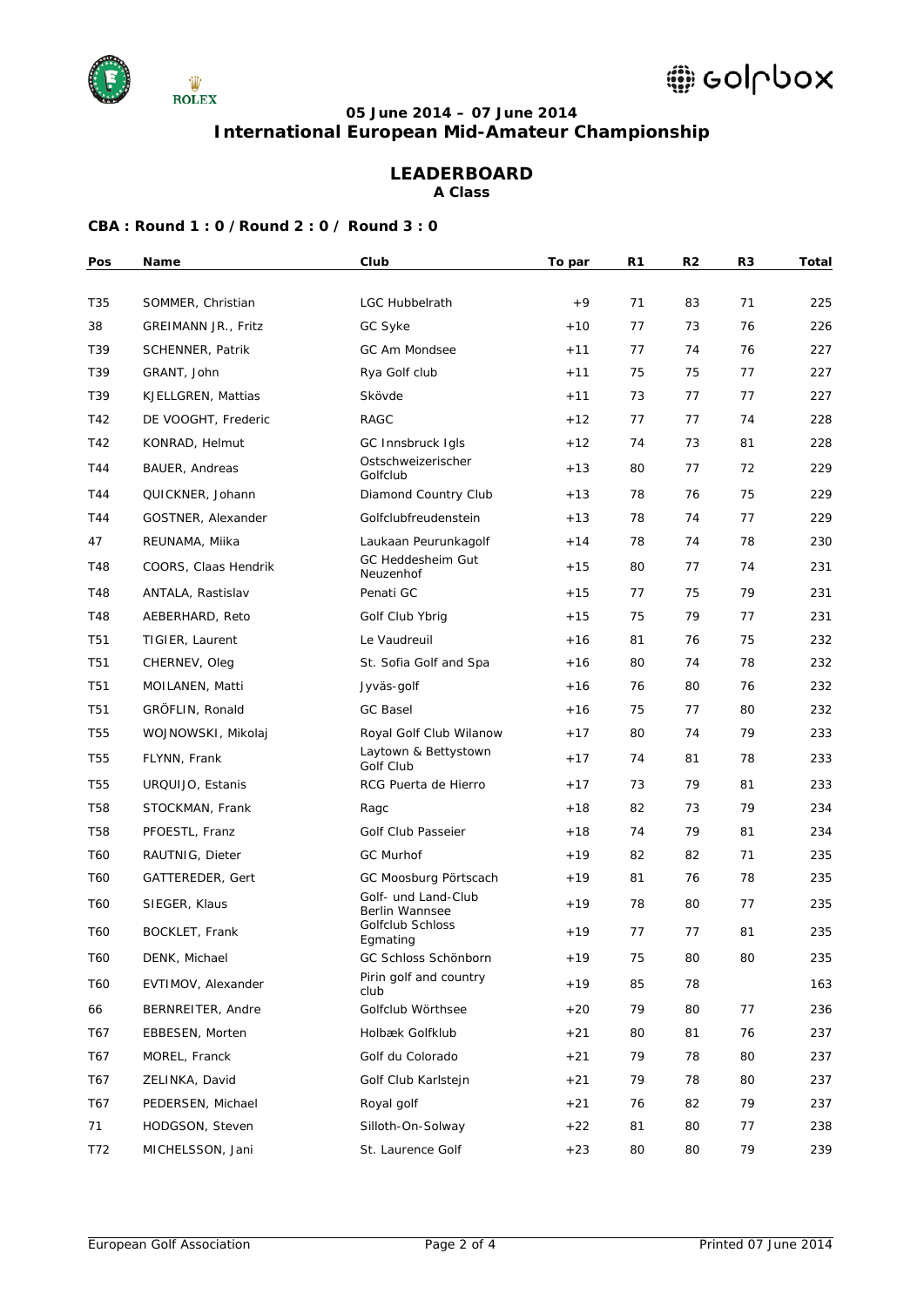

### **05 June 2014 – 07 June 2014**

**International European Mid-Amateur Championship**

# **LEADERBOARD**

**A Class**

| Pos              | Name                    | Club                                | To par | R1 | R <sub>2</sub> | R <sub>3</sub> | Total |
|------------------|-------------------------|-------------------------------------|--------|----|----------------|----------------|-------|
|                  |                         |                                     |        |    |                |                |       |
| T72              | PIPPER, Michael         | Royal Golf                          | $+23$  | 80 | 79             | 80             | 239   |
| T72              | CROLLA, Stuart          | Blackpool north shore               | $+23$  | 79 | 79             | 81             | 239   |
| T75              | TIK, Stefan             | Colony Club Gutenhof                | $+24$  | 82 | 80             | 78             | 240   |
| T75              | BENO, Ramon             | Penati golf club                    | $+24$  | 81 | 81             | 78             | 240   |
| T75              | BEYNE, Jean-Christophe  | Golf Club du Bercuit                | $+24$  | 76 | 80             | 84             | 240   |
| 78               | SVANLJUNG, Martin       | Nevas Golf                          | $+25$  | 80 | 79             | 82             | 241   |
| T79              | FIORI, Filippo          | Sant' Anna                          | $+26$  | 81 | 78             | 83             | 242   |
| T79              | SÖDERQVIST, Markus      | Kullo Golf Club                     | $+26$  | 79 | 78             | 85             | 242   |
| 81               | ROGUT, Alan             | Pravets Golf Club                   | $+27$  | 83 | 76             | 84             | 243   |
| 82               | SRIBAR, Jani            | GC Zlati Gric                       | $+28$  | 80 | 83             | 81             | 244   |
| T83              | CONNOLLY, Martin        | Diamond Country Club                | $+29$  | 87 | 84             | 74             | 245   |
| T83              | BECKER, Karsten         | <b>GC Trier</b>                     | $+29$  | 77 | 89             | 79             | 245   |
| T85              | MAESTRO, Pierguido      | Golf Club Milano                    | $+30$  | 83 | 80             | 83             | 246   |
| T85              | MARKOV, Emil            | Golf "Sveta Sofia"                  | $+30$  | 73 | 80             | 93             | 246   |
| T87              | TENKL, Filip            | Golf Club Karlstejn                 | $+31$  | 81 | 88             | 78             | 247   |
| T87              | IRWIN, Andy             | Silloth On Solway                   | $+31$  | 80 | 88             | 79             | 247   |
| T89              | WAGNER, Dirk            | Golfclub Motzener See               | $+32$  | 83 | 77             | 88             | 248   |
| T89              | BONNI, Didier           | Golf Club Henri-Chapelle            | $+32$  | 82 | 79             | 87             | 248   |
| T89              | SIEBOLD, Michael        | <b>GLC Berlin-Wannsee</b>           | $+32$  | 78 | 84             | 86             | 248   |
| T89              | SULC, Marek             | Golfovy Klub Hluboka nad<br>Vltavou | $+32$  | 75 | 87             | 86             | 248   |
| T93              | TARABA, Igor            | Penati                              | $+33$  | 84 | 86             | 79             | 249   |
| T93              | ROTHLEITNER, Dieter     | GC Föhrenwald                       | $+33$  | 80 | 86             | 83             | 249   |
| T95              | LARSSON, Jan            | EGCC                                | $+34$  | 93 | 80             | 77             | 250   |
| T95              | ILLMER, Hannes          | Freudenstein                        | $+34$  | 86 | 82             | 82             | 250   |
| 97               | SHAMSUTOV, Rinat        | Moscow Country Club                 | $+35$  | 83 | 84             | 84             | 251   |
| T98              | CASSIDY, John           | Betchworth Park Golf<br>Club        | $+36$  | 88 | 82             | 82             | 252   |
| T98              | WIBYE, Harald Bjelke    | 4,1                                 | $+36$  | 84 | 79             | 89             | 252   |
| T100             | STRDIN, Matjaz          | GC Zlati Gric                       | $+38$  | 87 | 84             | 83             | 254   |
| T100             | DURIK, Maros            | GC Welten                           | $+38$  | 85 | 86             | 83             | 254   |
| 102              | BOURDON , Jean-Paul     | Golf Club de Rigenée                | $+43$  | 88 | 82             | 89             | 259   |
| T <sub>103</sub> | SCHWIND, Pascal         | GCC Chrsitnach                      | $+45$  | 87 | 89             | 85             | 261   |
| T <sub>103</sub> | KADAR, Attila           | San Garden                          | $+45$  | 80 | 95             | 86             | 261   |
| 105              | KOZHEVNIKOV, Konstantin | Moscow Country Club                 | $+46$  | 92 | 82             | 88             | 262   |
| 106              | BARLAND, Tom            | Vestfold Golfklubb                  | $+54$  | 90 | 92             | 88             | 270   |
| 107              | STROE, Claudio          | Blacksearama Golf Club              | $+59$  | 95 | 90             | 90             | 275   |
| <b>RTD</b>       | ECKRODT, Eduard         | Marienburger G.C.                   | $+9$   | 76 | 77             |                | 153   |
| <b>RTD</b>       | APELT, Christian        | <b>GC Schloss Egmating</b>          | $+6$   | 73 |                |                | 73    |